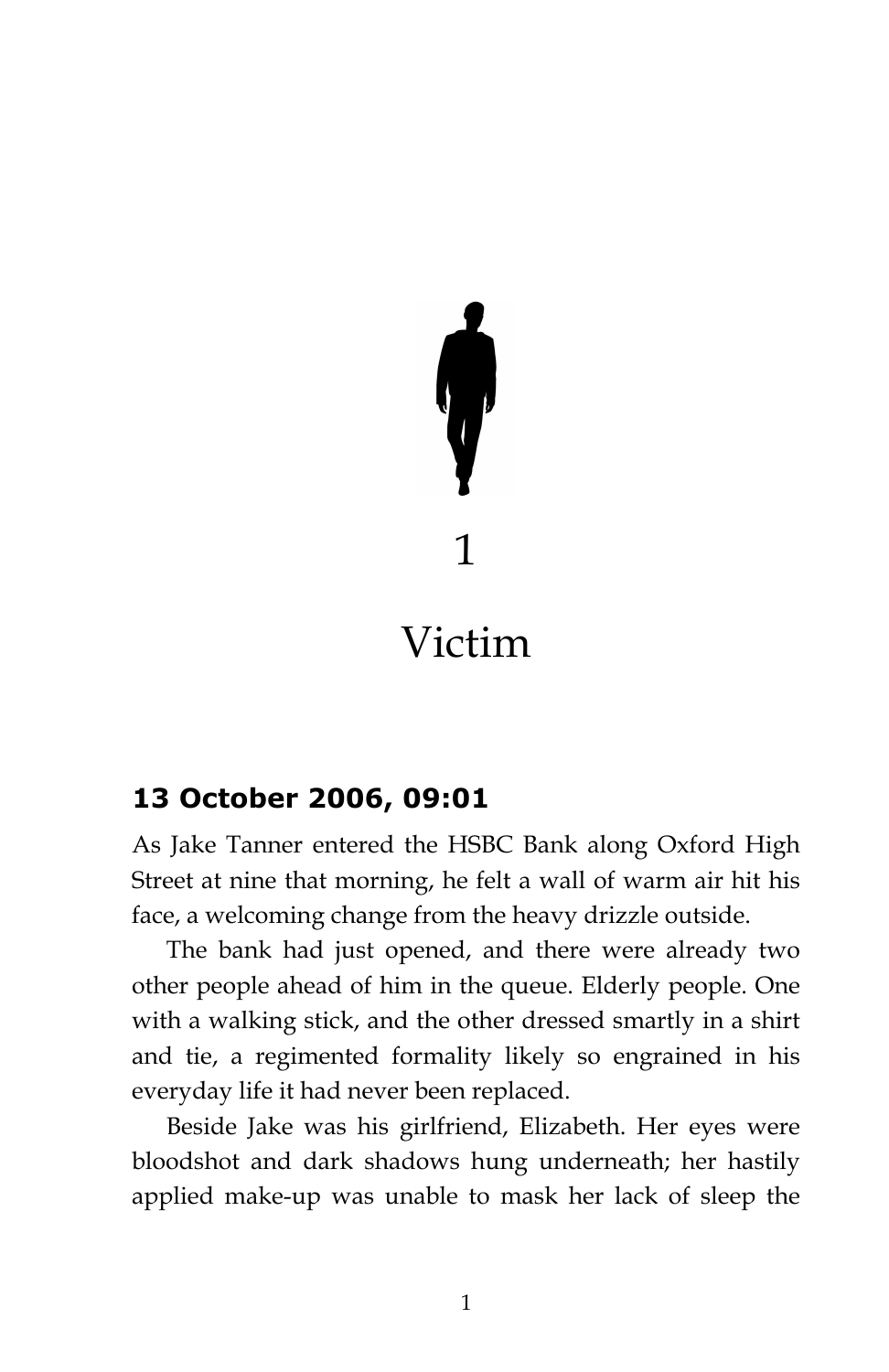## Jack Probyn

previous night.

'I don't know why we're doing this so early,' she said as they entered through another set of doors that crossed the threshold into the bank.

Jake took her hand and squeezed it tighter. 'I've already told you.'

'I still don't see the point.' She hesitated. 'Could you not have done this alone?'

Jake frowned at her. 'Buying our first car together should be something we do just like that: *together*.'

'Even if it is *your* choice of car and *your* name that's going down on the insurance and not mine?' Elizabeth sighed.

Jake ignored the comment. He was excited. He had every right to be. An Austin Mini Cooper, the car Jake had wanted ever since he was a child and watched *The Italian Job* for the first time, had come up for sale on eBay. The buyer's location: Oxford, eighty miles away from their newly rented onebedroom flat in the south of London—the place where Jake had lived his entire life. And they were offering a price too irresistible to miss.

Two ugly ATMs sat right in the middle of the floor, obstructing the pathway to the tills at the back of the room. *Not enough technology to bury them in the wall, then?* Jake mentally scoffed. On the right-hand side was a wall of offices. Floor-to-ceiling glass. Bright, harsh, fluorescent lights. A thin layer of translucent coating preventing customers outside from looking in.

The two elderly people stood in front of Jake, patiently waiting their turns. A teller arrived. Female; bobbed chestnut hair; a large wart on the bottom of her chin; visible whiskers sprouting from her upper lip. The first customer approached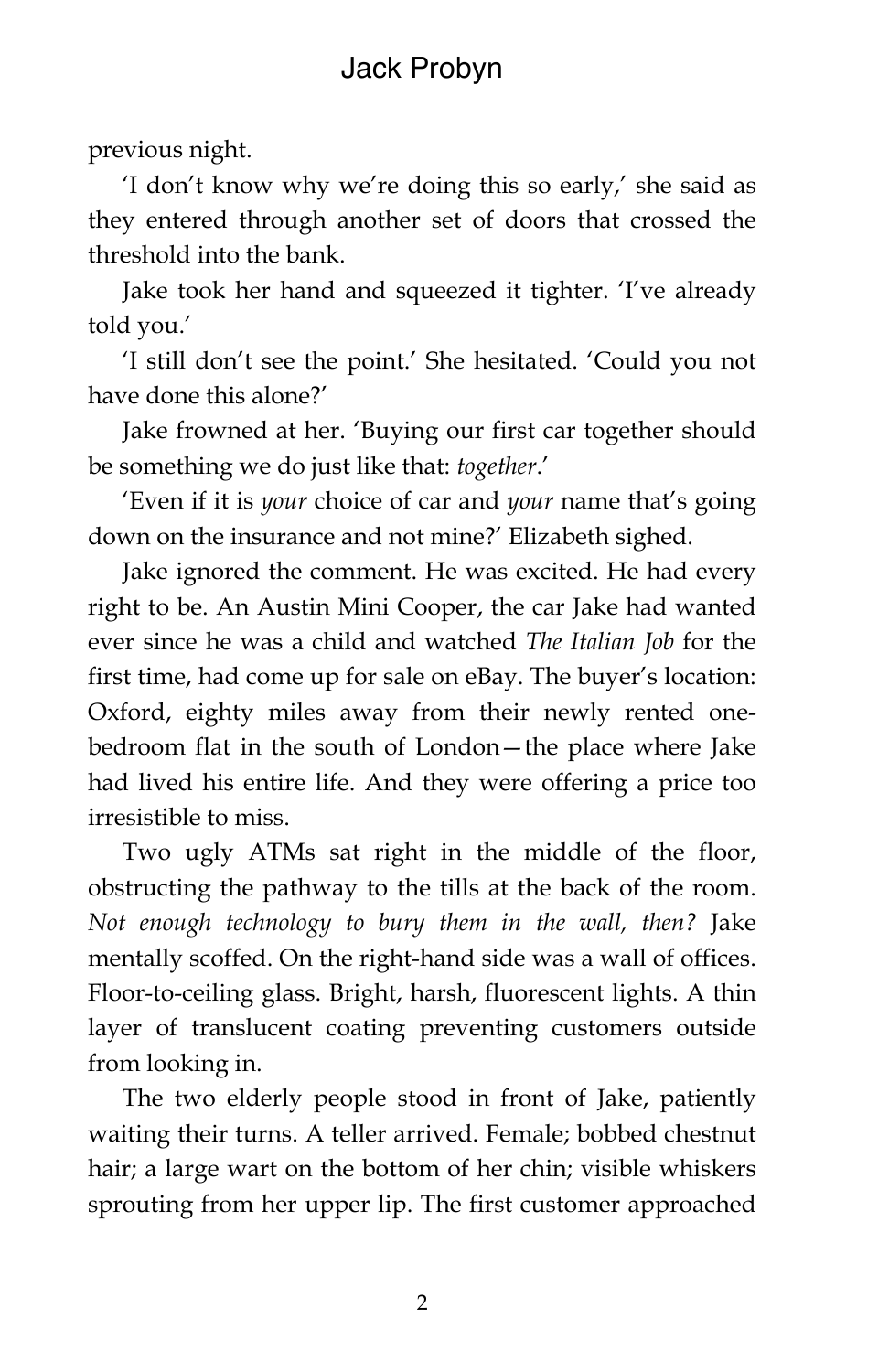her and was greeted with a warm smile, much like the one that Jake had given so many times to people who insisted on being the first in the clothing shop near campus where he worked part-time during university.

For a few minutes they waited in the queue. Jake glanced at his watch every ten seconds, his levels of impatience multiplying each time. He was on a deadline, and he couldn't afford to be late.

'Come on,' Jake said, sighing heavily. He tapped his finger on the seat belt material that funnelled people into a queue. He could feel his wallet bulging out of his back pocket, eager to escape and be used.

'Stop it,' Elizabeth said, gently slapping his arm. 'Why did you agree to meeting him so early if you knew it meant you'd be cutting it fine?'

'Because he couldn't do it any other day. The sooner we get it done, the sooner we'll be able to go to your sister's birthday, and the sooner your mum will be happy.'

Elizabeth stepped in front of him and scowled. 'Don't be like that.'

'Like what?'

'Pretending my mum doesn't like you.'

'It's not pretending if it's true. I'm sorry I don't meet her high expectations.'

Before Elizabeth had a chance to speak, a branch employee arrived through a brown door, and sat down beside his colleague.

'Who's next, please?' the man asked.

*Finally*, Jake thought. It was his turn. It had taken them long enough. The man in front had taken longer to cash his cheque than expected.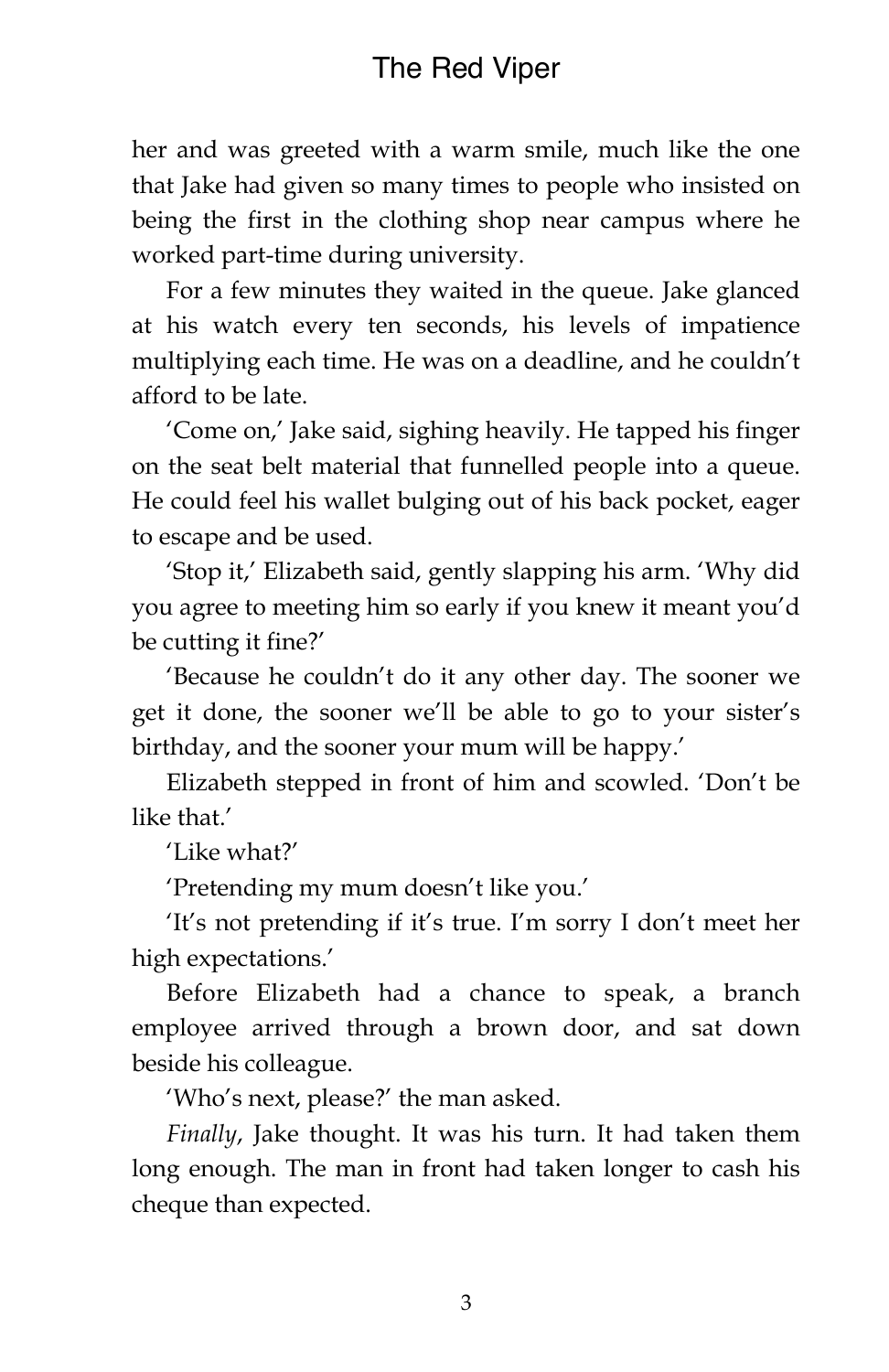## Jack Probyn

Jake stepped forward, his debit card already out of his wallet by the time the teller had a chance to get comfortable on his seat.

'How can I help today, sir?'

'I'd like to withdraw eight hundred pounds.'

'Sure.' The bank employee smiled insincerely.

Jake inserted his card into the machine, confirmed the amount on the screen that would be debited from his account, and waited. The cash desk sprang open. Behind the thin piece of plastic meant to act as a deterrent from attackers, the man began counting Jake's hard-earned money.

Then he stopped.

 $'Oh...'$ 

'What is it?' Jake asked.

'Forgive me. The cash register seems to be empty.'

*You've got to be kidding me.*

'Right… And what does that mean?'

'I just need to pop out the back and fill the till. It should only take a couple of minutes.'

'I don't have a couple of minutes,' Jake snapped, shaking his head.

The man started out of his chair. 'I'll be as quick as I can, sir,' he said, before disappearing again.

'Well done,' Elizabeth said. 'He'll take even longer now.'

'How do you figure?'

'Because you've just snapped at him, so he'll be less inclined to be as quick as you need him to be.'

She was right. He had been rude. But he needed to be. He was in a hurry. The owner of his new car had to be somewhere at 10 a.m., and his house was still another thirtyminute drive away. And that didn't factor in the time Jake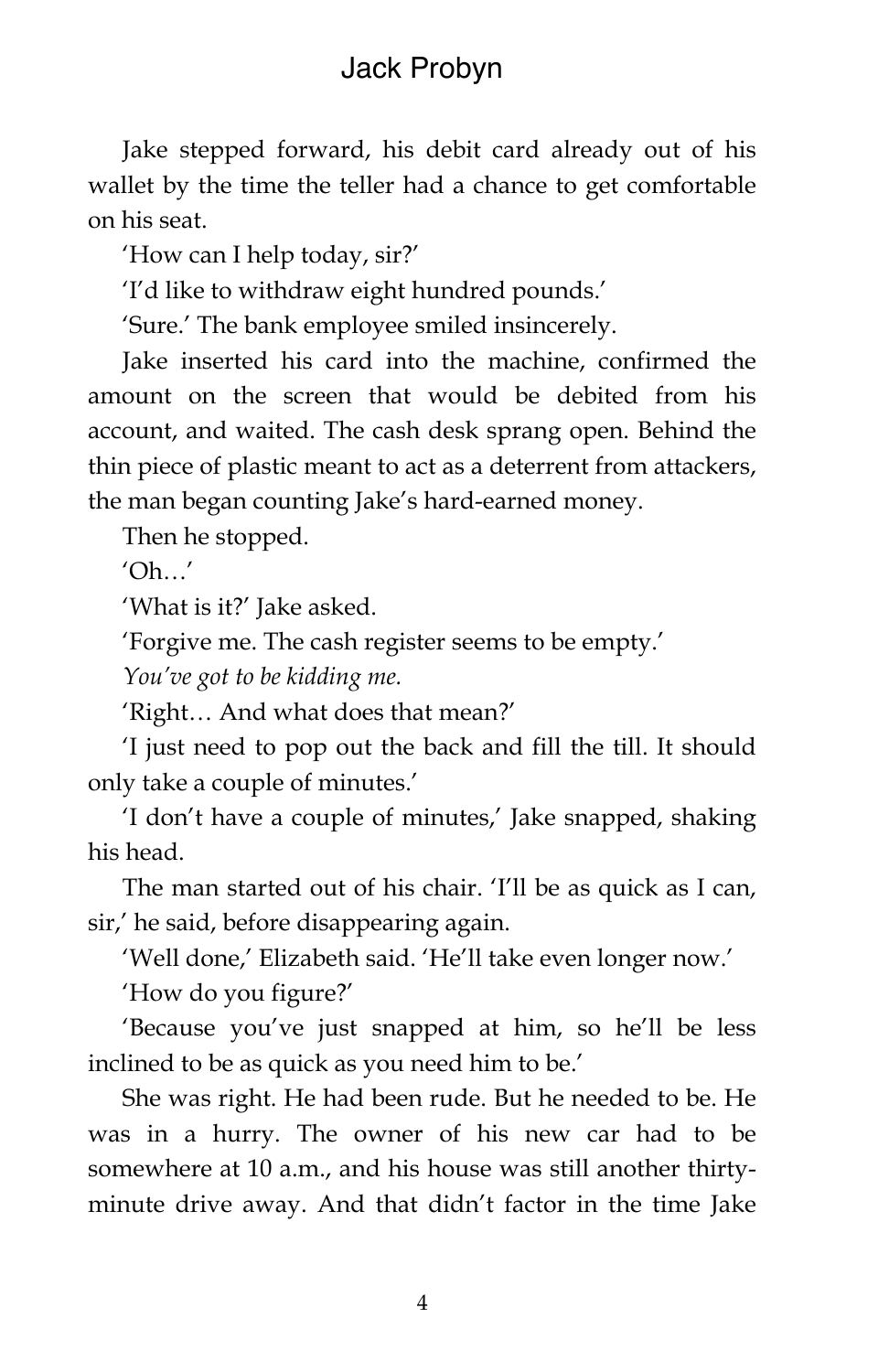wanted to check the car over—although even in his mind he was one hundred percent certain he was going to buy it no matter what condition it was in.

'Doesn't take a genius to work that out, Jake,' Elizabeth said. 'And you're the one with the psychology degree.'

'All right. No need to lay it on thick.'

'I'm just saying. You should have treated him with a bit more respect. I know you're in a rush, but it's no place to act like a dick.'

Jake said nothing. He didn't know what to say. And he was in no mood to begin a petty argument in the middle of a high street bank. The world had bigger problems.

A minute later, the employee returned with a large paper bag of money. Slammed it on the cash desk. Placed the differently-valued notes individually into their respective compartments.

'Buying yourself something nice?' the man asked.

Jake bit his tongue; he could sense the man was purposely wasting his time.

'A new car.'

'Really?'

'Yeah. Absolute bargain. Dream car. Fraction of the price. What more could you ask for?'

'For it not to be stolen.'

Whatever smile Jake had on his face suddenly disappeared. It had never occurred to him how suspicious the seller was. Cash only. Limited time frame. Heavy sense of urgency. Cheaper than standard for the make and model.

Until now.

After the bank teller handed Jake his money, he and Elizabeth headed towards the exit, the man's words lingering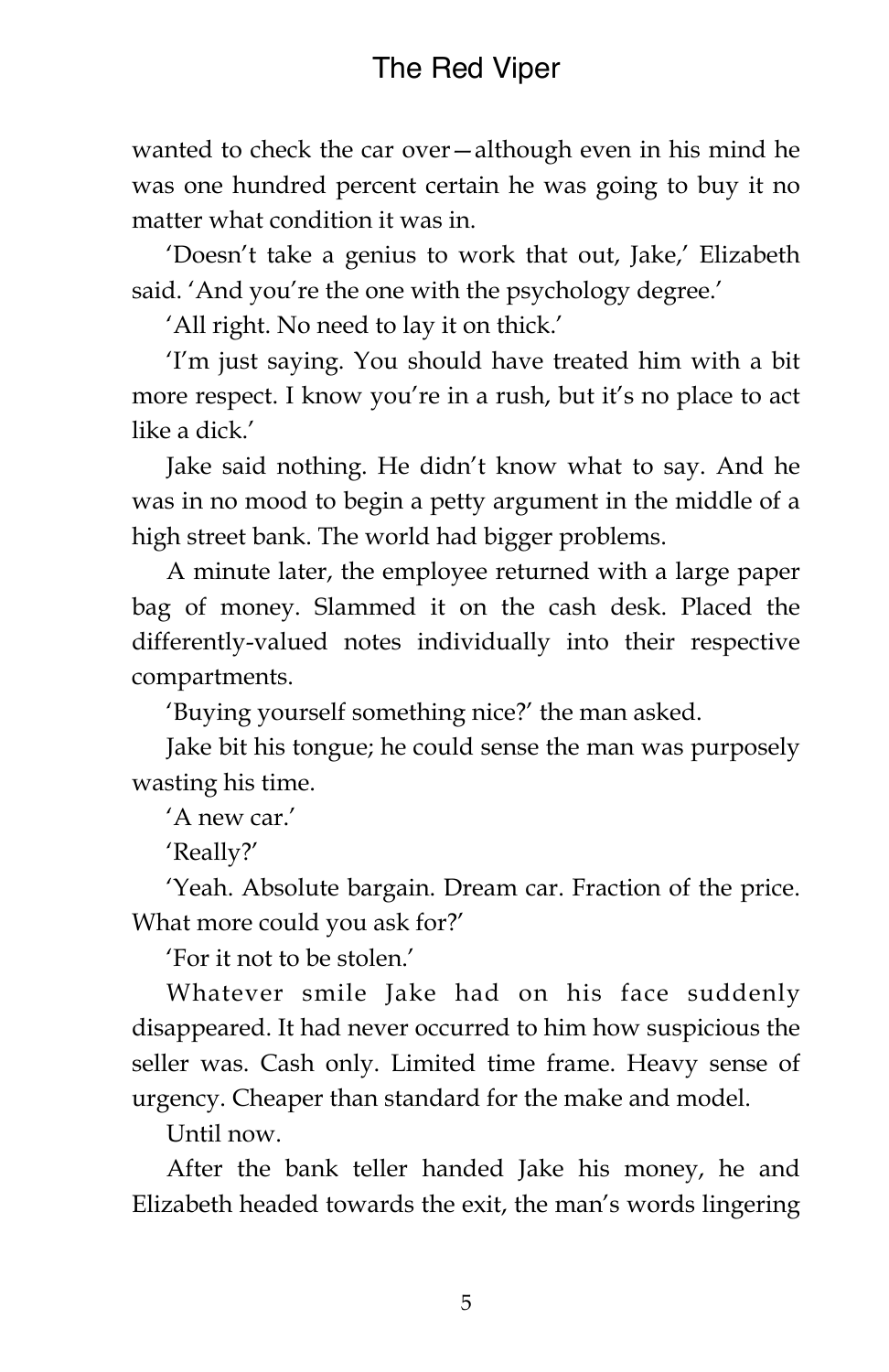in Jake's mind.

As they approached the doors, the sound of squealing tyres erupted from outside, followed by slamming doors, shouts, footsteps. Screams.

Jake was oblivious to what was going on; his mind was distracted by the thick wad of cash now entering his wallet.

He reached for the door.

He was thrown back, smashed in the face and body. An impenetrable force sent him backwards into Elizabeth behind him, and onto the floor. Shouts filled the room. The sound of feet shuffling past him. Guns cocking.

'Everybody get down on the fucking ground! Now!'

Disorientated, Jake scrambled to his feet, picked Elizabeth to hers, and tried to make a rush for the exit. A man standing guard of the door stopped them. He wore red overalls. Red mask. Red gloves. Red hood. Red painted gun. Red everything.

'Get down on the ground, now!' the man immediately in front of him reiterated, sending shockwaves of fear and shock through Jake.

Afraid for Elizabeth's safety, Jake grabbed her hand, squeezed it, felt her return in kind, and edged back into the building. The masked attacker followed them, forcing them into compliance. It was only then that Jake recognised who they were, their name as infamous as the colour that adorned their attire.

The Crimsons, Britain's most notorious gang of bank robbers, had just claimed their next victim.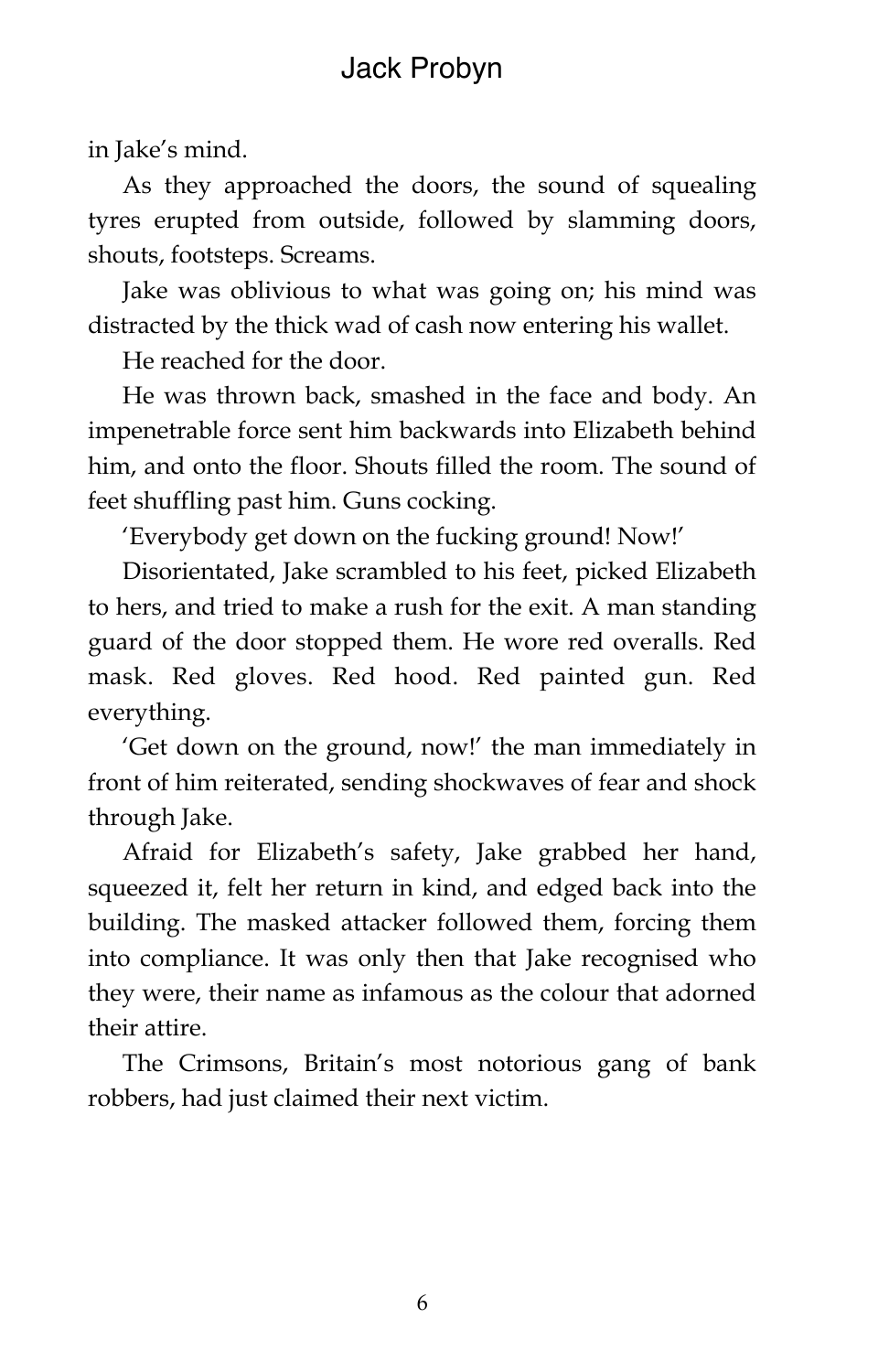

# Behind the Mask

#### **13 October 2006, 09:27**

In the next few moments, Jake's mind raced with thoughts. Ideas. Master plans on how to escape. They were all quickly abolished as soon as he saw how many of them there were.

Four Crimsons. Four fully-grown men in overalls with a high propensity to react badly.

Jake had heard rumours about them. They would beat people. Smack them round the head with a gun. Make them undress. Men, women. Humiliate their victims. Make them acknowledge who was in charge.

But, in all their years of successful heists, not one of them had fired a single bullet. And not one person had lost their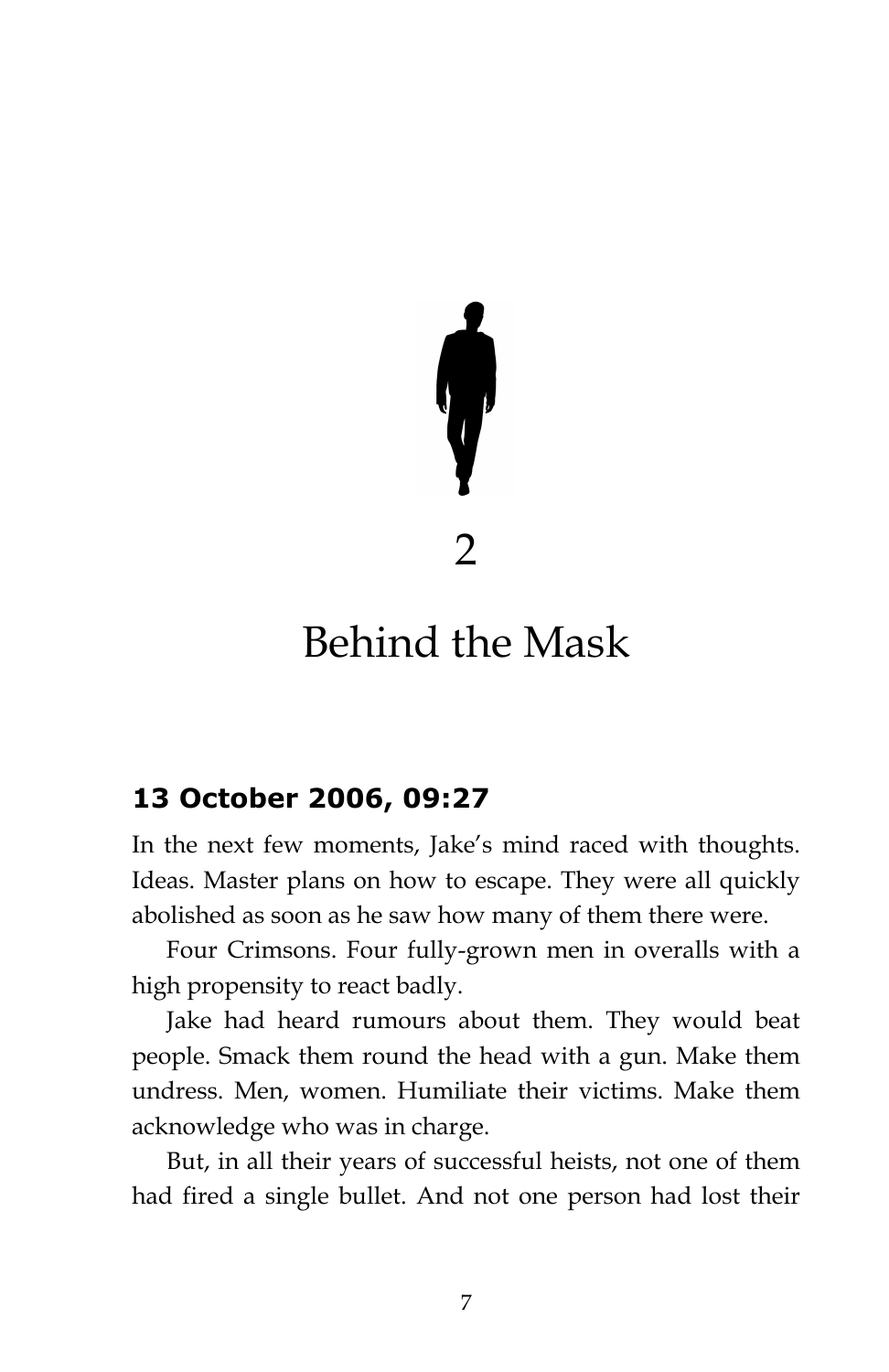life at the hands of the Crimsons.

Jake had a feeling that was about to change.

'I want everybody down on the ground and listening to me!' a man in the centre of the room said. Jake assumed him to be the leader, the one in charge, the alpha male. He was largest and loudest. One step out of place would mean the end of the line.

Everyone lowered themselves to the floor. Jake craned his neck and made a quick count of everyone in the room. Apart from the Crimsons, he counted eight, including himself and Elizabeth. Two employees. The two pensioners whom Jake had stood behind in the queue. A small, skinny woman nearest to the entrance still pocketing her money. And the final man was one Jake hadn't seen enter, nor even recognised on his way out—a G4S guard in uniform, limbs sprawled across the carpet. Lying beside him was a small cash in transit case containing the money he was just about to deliver to the bank.

*Textbook*, Jake thought. It was the Crimsons' signature move. Early morning attack, just after the cash in transit delivery arrives, when all the money is shepherded into one place. Burst through the doors, identities concealed. Rob the place, then disappear into the wilderness, only to resurface again a few months later in a different part of the country.

The man in red nearest to the ATMs bent down and picked up the case. He smacked it over the head of its previous owner and forced him to unlock it—safely. Failure to do so would cause the cash to become tarred with ink and glue, rendering it unusable.

The rest of the Crimsons were busy filling their bags with money from inside the ATMs they had smashed open. The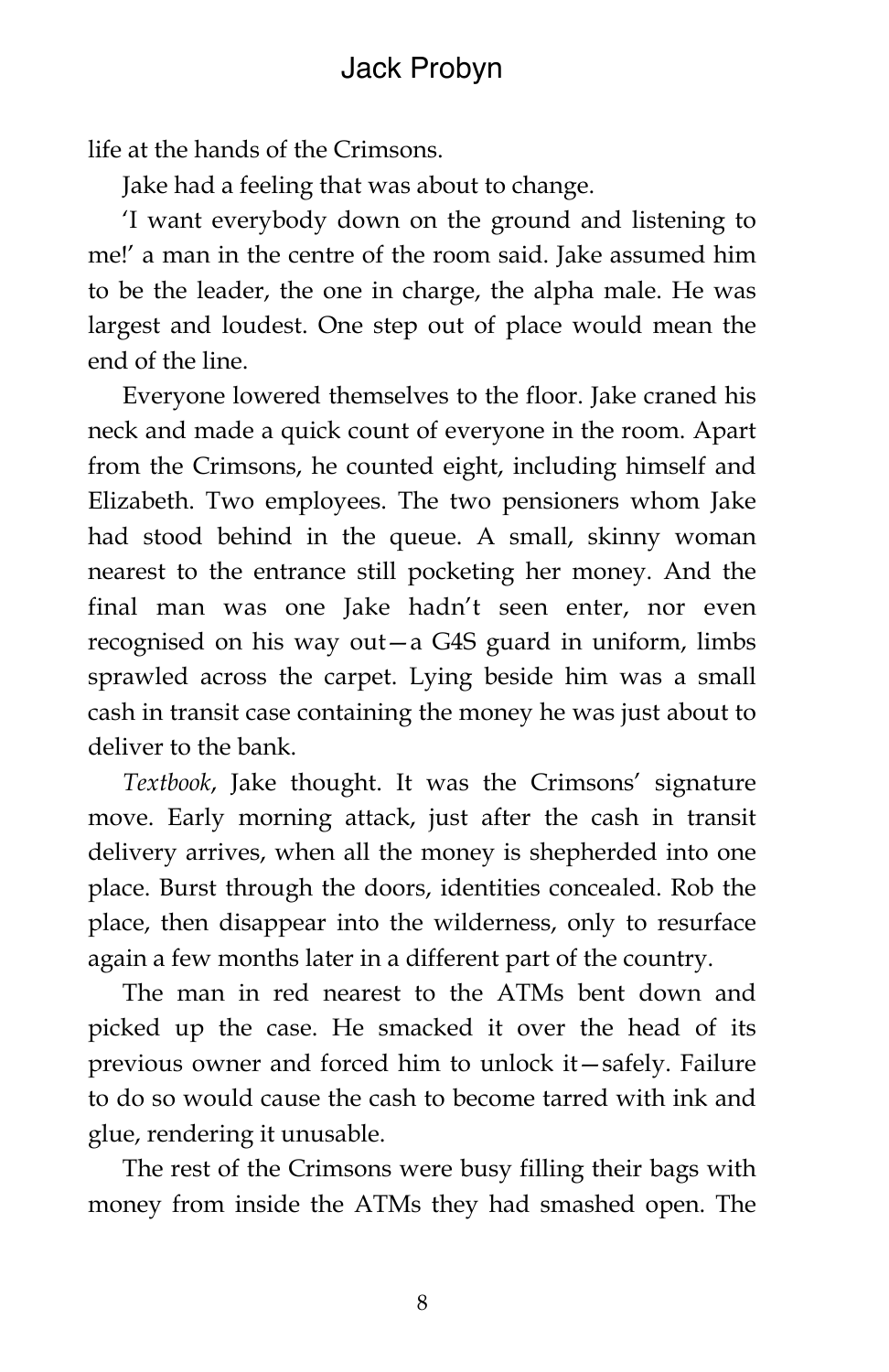## The Red Viper

employees behind them acted frantically, so overcome with a combination of fear and adrenaline they dropped handfuls of notes on the floor.

'What are you fucking doing, you idiot?' the leader of the pack screamed, grabbing the young man who had served Jake by the collar and slamming his face against the plastic shield.

The boy whimpered and apologised, his words muffled by the streaming blood pouring into his mouth. Jake didn't think the employee was much older than himself. Young, fresh out of university and trying to make his way in the world.

Jake turned his attention to the woman nearest the exit. She edged closer to the doorway. His eyes watched her, observing the slight change in stance, the slight tensing of her muscles, readying herself.

Her right foot was the first to move. And it was her first mistake.

The second was allowing her left foot to follow and carry her towards the door still being guarded by the smallest of the Crimsons.

As she made a break for it, she was hit in the stomach by the butt of one of the MAC-10s the Crimsons were all carrying. The door guard grabbed her hair; yanked it down, exposing her neck and open chest; and slammed her face into the wall. Blood expelled from her nose and smothered the wall, and she screamed in agony. Devoid of any care, the man threw her back into the room and left her in a puddle of her own blood.

'Let that be a lesson to you all!' he explained, amidst the screams coming from around the room.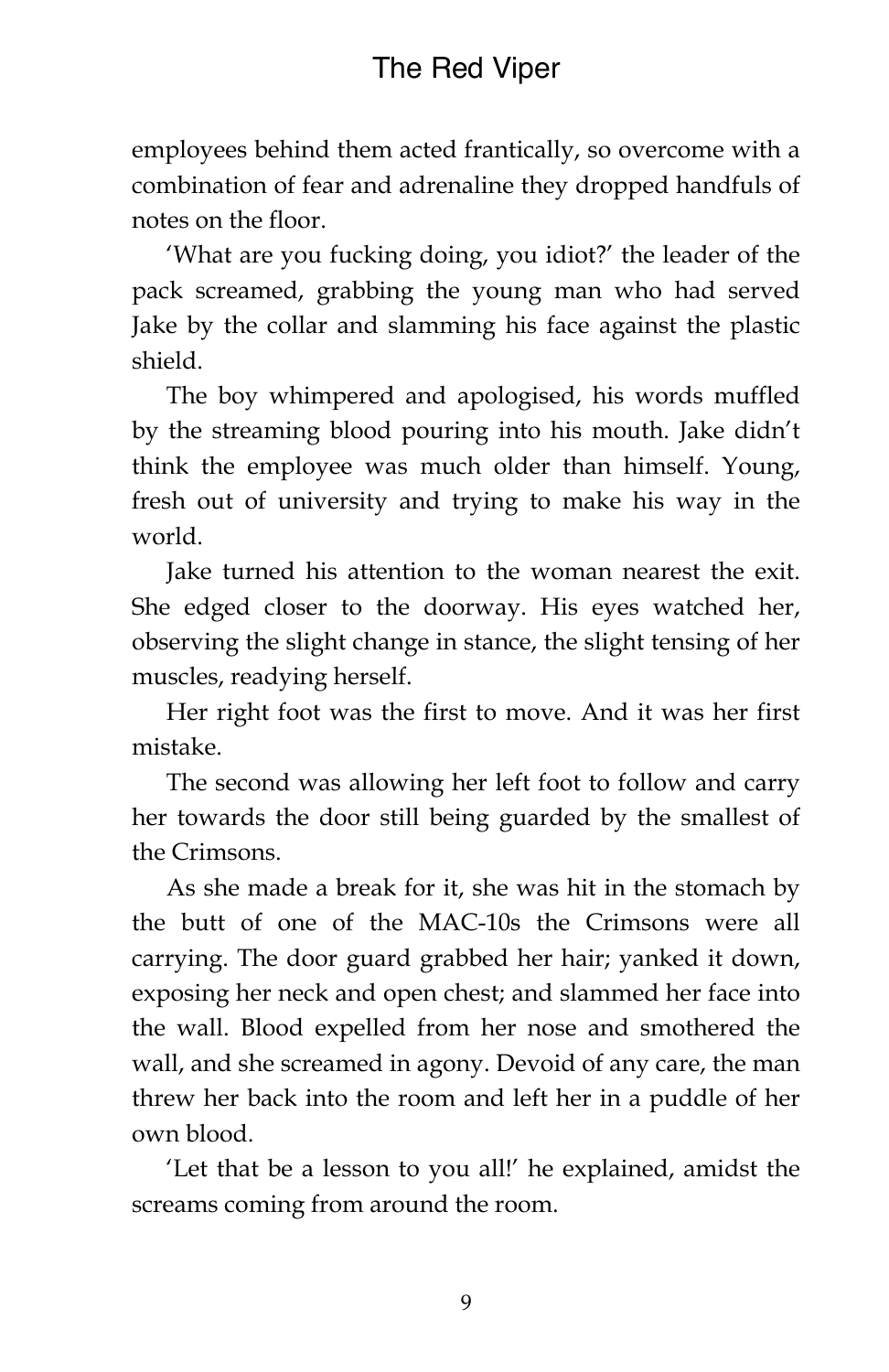## Jack Probyn

Jake didn't need to be told twice. But he couldn't move; his legs were stuck in place, like cement. His pulse raced, and his head felt faint. He could only just feel Elizabeth pulling on his arm, his senses desensitised. An image of white appeared in his mind, and the horrors he associated with it. With the cold. With the isolation—

'Jake!' Elizabeth's shrill pierce brought him back to the present. She pulled him farther away from the door—farther away from any harm.

'Are you OK?' she asked quietly.

Jake nodded, keeping his attention on what was happening around him. She forced him to focus on her, and together they went through his calming exercises, the same ones that reduced the effect of his anxiety attacks. After they were finished, he squeezed her hand, silently expressing how much she meant to him.

Outside, the sound of sirens increased. Someone, somewhere, somehow, must have called the police. *Oh, shit*, he thought, the earlier moment of fear and paranoia having passed. This was bad. And it would only make things worse. Because now that the police were on their way, the only thing keeping them from capturing the Crimsons was the prisoners caught in the crossfire. Jake. Elizabeth. The bank employees. And he had seen enough films and documentaries in his time at university to know that, at the sign of danger and threat, criminals were more likely to act rashly. *It's a psychological thing*, Jake mused, his bizarre sense of humour announcing itself in the most desperate of situations.

'Fred! Freddy!' one of the men called. It was the door guard. His voice was hoarse, deep, then high, as if he hadn't yet reached puberty and his voice hadn't broken. 'Come on.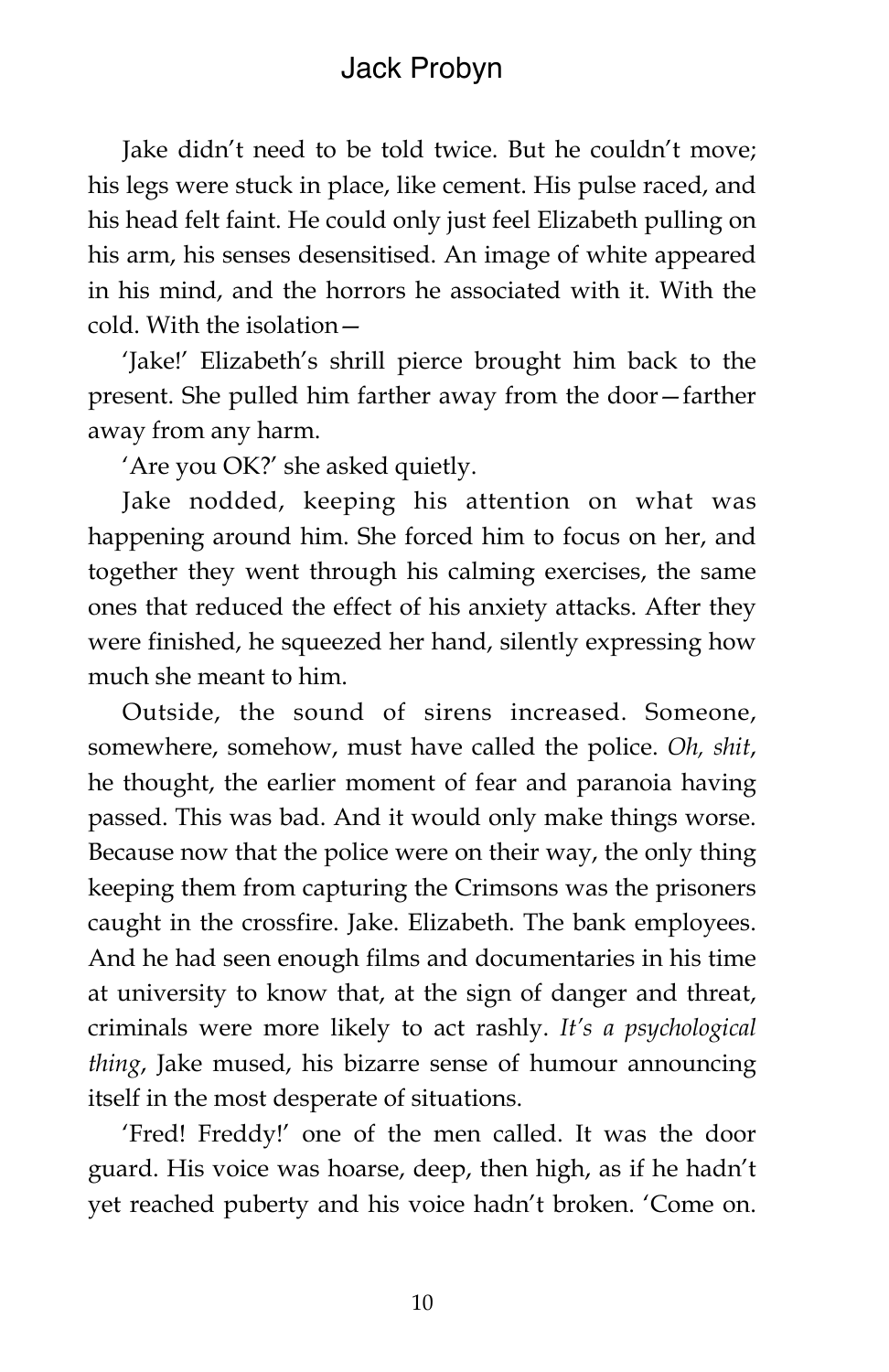## The Red Viper

We need to go. Hurry up! We're going to get nicked if you don't get a move on.'

'Shit!' Freddy, the leader of the gang, called back. He stopped what he was doing and looked at the rest of his team. Jake could sense Freddy knew something was up, and that if they didn't get out of there now, then they would be in deep shit. But at least Jake had a name.

*Freddy*. He made a mental note.

A few seconds passed. And in that time, three of the four men had filled their duffel bags to the brim with notes and already started out of the door. The one who remained was Freddy. He was too greedy, bent over picking up the final scraps of paper out of the case on the floor, while the rest of the Crimsons were halfway to the safety of their van.

'Fred! For fuck's sake, leave it!'

Freddy glanced upwards, at the exit. The sirens were nearly outside. The sound of tyres screeching round a final corner, coming to a halt.

Freddy bolted, notes of money falling delicately to the ground.

In that split second, Jake made his decision. Enraged at the Crimsons' unnecessary violence, he rose to his feet, barged into Freddy, and together the two of them stumbled to the floor. Freddy's gun flew from his shoulder and landed on the carpet a few feet from him. Landing hard, Jake rolled, jumped up and stepped back towards Elizabeth, shielding her from potential harm. Freddy staggered, grabbed Jake by the scruff of his neck, and just as he was about to raise a fist, a Crimson appeared in the doorway.

'Leave him, Fred! It's now or never!'

As soon as the Crimson had finished speaking, a police car